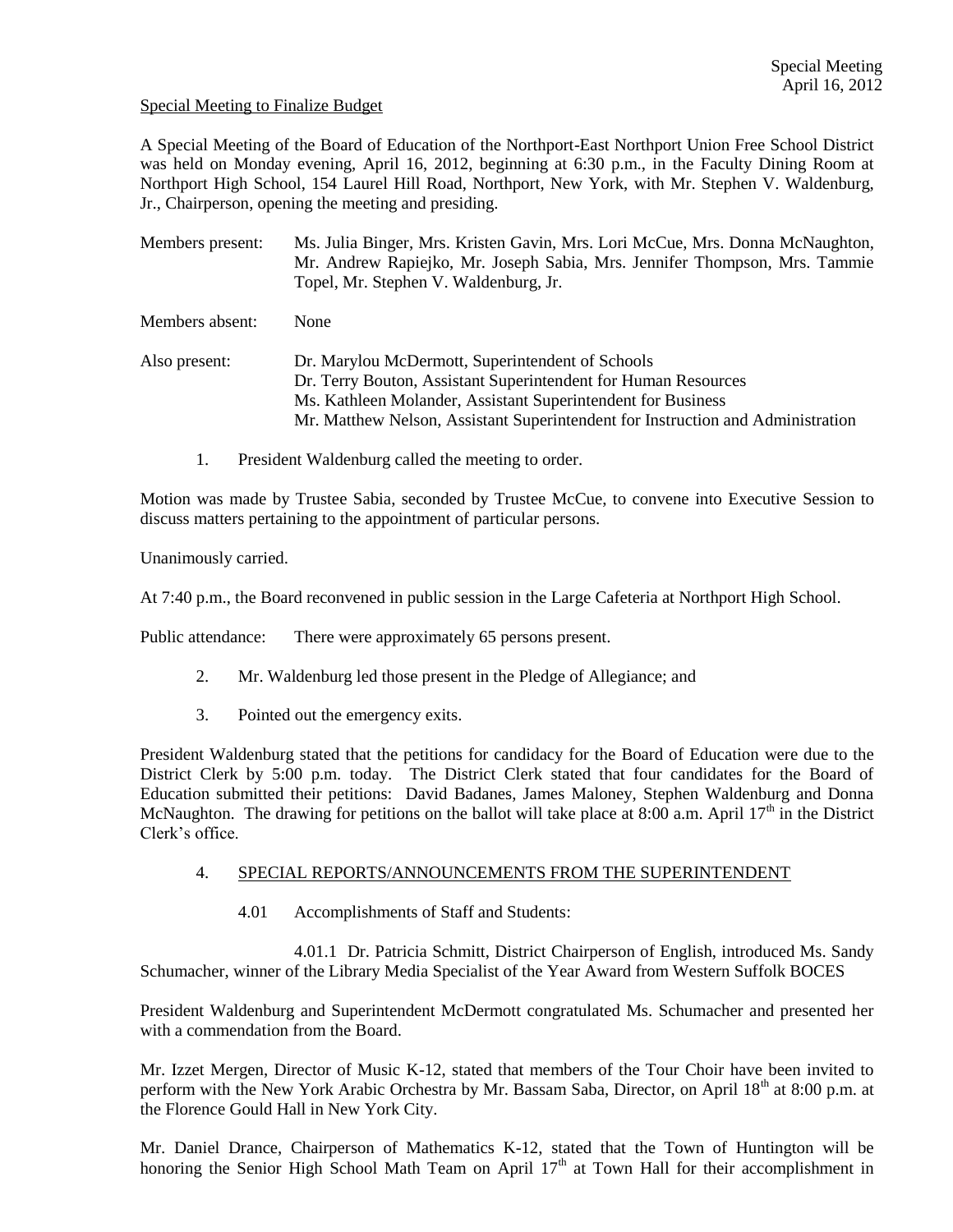winning the Suffolk County Mathematics Championship. Mr. Drance noted that this is the second time in four years that the high school math team has won the county championship.

Dr. Marylou McDermott, Superintendent, stated that the Northport High School students on trips to Nicaragua and Italy returned safely.

Dr. McDermott announced that Mrs. Donna McGinn, Northport Middle School Math Teacher, has been named the Suffolk County Mathematics Teacher's Association Outstanding Teacher of the Year.

Dr. McDermott announced that Ms. Chelsea Brown, Northport Middle School Assistant Principal, has received her doctorate degree.

The Superintendent stated that she wanted to clarify what was stated at the last Board meeting regarding State Aid. Dr. McDermott stated that State Aid was up \$757,000 from last year and that had been included in crafting the proposed budget for 2012-2013. The \$20,000 reduction mentioned at the last meeting was the difference from what Governor Cuomo had proposed in January and the actual amount in the Governor's budget, which was a decrease in costs in Special Education.

Dr. McDermott stated that in another conversation with Senator Flanagan, who was in touch with Senator Marcellino, that in addition to the \$100,000 grant mentioned at the last meeting, they are guaranteeing at least another \$50,000 more.

Dr. McDermott stated that the District is always looking for economies and efficiencies throughout the budget and for the last three years positions have been reduced through attrition. Dr. McDermott noted that three staff members have left the District since December 31<sup>st</sup> and those positions will be lost through attrition, resulting in a savings of \$142,786. Dr. McDermott noted that no services will be lost.

Dr. McDermott reviewed the projected expenditures and revenues, and intended use of reserves. The District intends to use \$100,000 from the Employee Benefit Accrued Liability Reserve \$1.7 million from the Employee's Retirement System Reserve, \$400,000 from the Workers' Compensation Reserve, and \$845,000 from the Capital Reserve Fund, totaling \$3,045,000. Dr. McDermott noted that the Capital Reserve Fund will be a separate proposition at the May  $15<sup>th</sup>$  vote.

# 5. COMMUNICATIONS REGARDING 2012-2013 PROPOSED BUDGET – BOARD MOTION TO CONVENE INTO COMMITTEE OF THE WHOLE TO DISCUSS PROPOSED BUDGET

- 5.01 Communications received regarding the proposed 2012-2013 budget:
	- 5.01.1 E-mail from Ms. Hilary B. Hoschel, received April 3, 2012

President Waldenburg stated that Ms Hoschel supported the 2% budget.

5.01.2 E-mail from Mr. David Cucchiara, received April 3, 2012

President Waldenburg stated that Mr. Cucchiara did not want to pay higher taxes.

5.01.3 Letter from Ms. Lori Giovina, received April 11, 2012

President Waldenburg stated that Ms. Giovina was in support of the proposed budget of slightly less than 2%.

5.01.4 E-mail from Mrs. Alex Meadows, received April 16, 2012

President Waldenburg stated that Mrs. Meadows was in support of the 2% budget.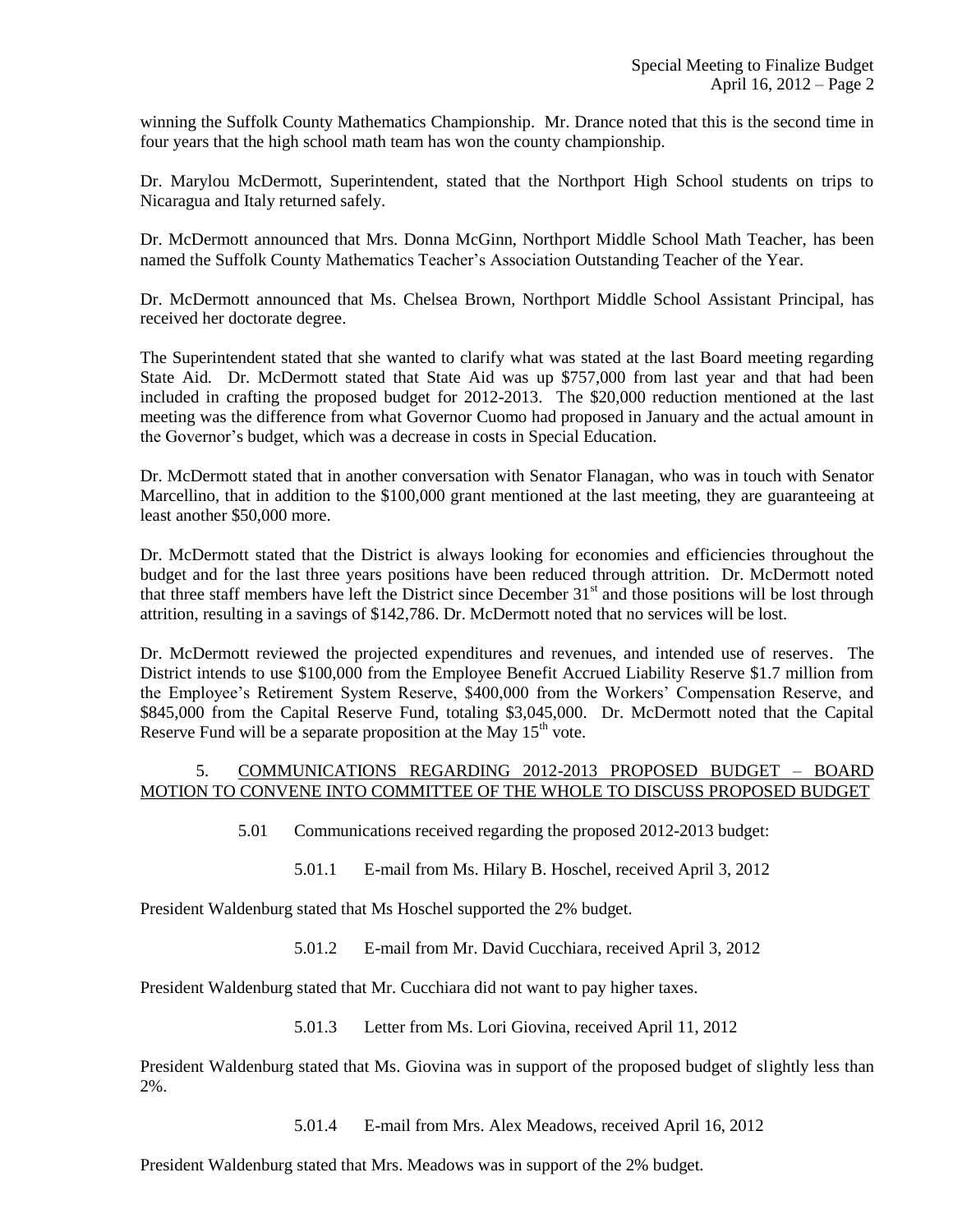#### 5.01.5 E-mail from Mr. Paul Schatz, received April 16, 2012

President Waldenburg stated that Mr. Schatz was in support of the proposed budget.

5.02 At 8:01 p.m., motion was made by Trustee McNaughton, seconded by Trustee McCue, to convene into Committee-of-the-Whole to informally discuss the proposed 2012-2013 budget and resolutions.

Unanimously carried.

At 10:30 p.m. motion was made by Trustee Topel, seconded by Trustee Sabia, to extend the meeting.

Vote on Trustee Topel's motion was as follows:

YES: Ms. Binger, Mrs. Gavin, Mrs. McCue, Mrs. McNaughton, Mr. Rapiejko, Mr. Sabia, Mrs. Topel, Mr. Waldenburg

ABSENT: Mrs. Thompson

Motion passed.

#### 6. MOTION TO RECONVENE INTO SPECIAL MEETING

At 12:15 p.m., motion was made by Trustee McNaughton, seconded by Trustee Thompson, to come out of Committee-of-the-Whole and reconvene into the Special Meeting.

Unanimously carried.

President Waldenburg stated that the Board was ready to vote on a budget amount of \$153,941,712 which included a \$75,000 reduction in expenditures and a \$225,000 increase in the use of reserves. The increased use of reserves included increasing the use of EBALR to \$125,000, increasing the use of ERS to \$1.8 million and increasing the use of Workers' Compensation to \$500,000.

Ms. Kathleen Molander, Assistant Superintendent for Business, stated that the budget amount of \$153,941,712 resulted in a budget-to-budget increase of 1.83%, a tax levy increase of 1.68%, an approximate change in the tax rate of 1.72%, which equates and increase to the average home assessed at \$3,800.00 to \$106.04 per year. Ms. Molander stated that the tax levy amount is \$133,649,723.

The Board received additional public input regarding the proposed 2012-2013 budget:

Name Comment

James Maloney Asked what was involved in the renovations of the bathrooms at Ocean Avenue Resident Elementary School and if the installation of additional cameras will create a reduction in insurance.

Trustee Thompson stated that in the girls' bathroom there were two stalls and two sinks but was not familiar with the boys' bathroom.

Ms. Molander stated that with the previous camera installation there was no reduction in insurance but she would check again with the insurance company.

Jennifer Thompson Asked Trustee Sabia if there was something that could be done that would garner Trustee his support of the budget.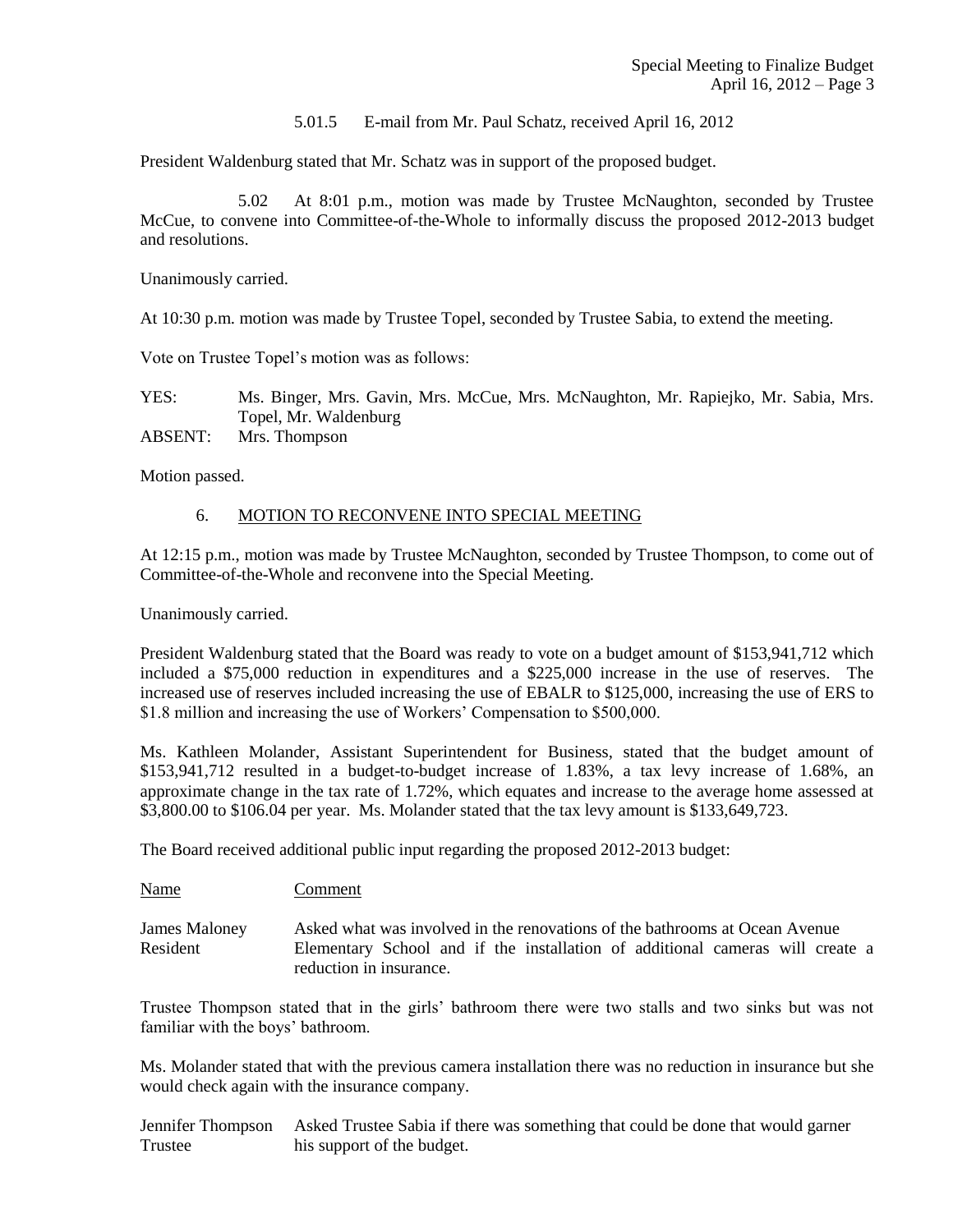Trustee Sabia stated not at this particular time.

David Badanes Stated that the intended use of reserves did not equal \$3 million that was noted in Resident Dr. McDermott's presentation.

Dr. McDermott stated that it didn't include the Capital Reserve Fund which has to be a separate proposition.

| <b>Antoinette Blanck</b> | Thanked the Board for their dialogue tonight and stated that the community needed     |
|--------------------------|---------------------------------------------------------------------------------------|
| <b>UTN</b> President     | to hear it. Ms. Blanck stated that she appreciated the Board's effort and the variety |
|                          | of thought processes.                                                                 |

Debbie Sullivan Asked if the Board would consider setting up a budget committee that would focus Resident on certain areas of the budget. Ms. Sullivan stated that the Board would get information ahead of time and that it would be a year long process.

President Waldenburg stated that it might be something that the Board could consider after the budget vote is done.

James Maloney Stated that students were shut out of clubs at Norwood Avenue Elementary School Resident and suggested that volunteers could run clubs.

Dr. McDermott stated that sections can always be added to clubs but it depends on teacher participation. Dr. McDermott stated that they could possible use teacher aides or teaching assistants but that it is part of the teachers' contract.

Robert Dimond Stated that he is not in favor of using the reserves but he is in agreement with some Resident of the Board members that would like to see spending cuts. Mr. Dimond stated that items that are routinely over budgeted should be identified and cut to lessen the tax burden on the taxpayer.

Dr. McDermott stated that there were reasons for under-spending including ARRA money in 2009-2010 and 2010-2011, and a reduction of 12.4 teachers in 2010-2011 which resulted in a savings of over \$1 million. Dr. McDermott stated that the District is looking in earnest to reduce costs and in reducing costs the money is either given back to the taxpayers or used to fund reserves.

6.01 Motion was made by Trustee Waldenburg, seconded by Trustee McNaughton, to approve the following resolution:

"WHEREAS, the Board of Education of the Northport-East Northport Union Free School District desires to embark upon the following capital improvements at the District's facilities, including replacement of univents at East Northport Middle School; replacement of univents at Northport Middle School; replacement of two (2) boilers with gas conversion, and associated mechanical systems at Bellerose Avenue Elementary School; installation of gas generator with gas conversion at William J. Brosnan School; repair and painting of auditorium ceiling, replacement of auditorium seating and floor, and installation of air conditioning in the auditorium at Northport High School; and renovation of lavatories at Ocean Avenue Elementary School; and

WHEREAS, said capital improvements are subject to classification under the State Environmental Quality Review Act (SEQRA); and

WHEREAS, maintenance or repair involving no substantial changes in an existing structure or facility are classified as Type II Actions under the current Department of Environmental Conservation SEQR Regulations (Section 6 NYCRR 617.5 (c)(1)); and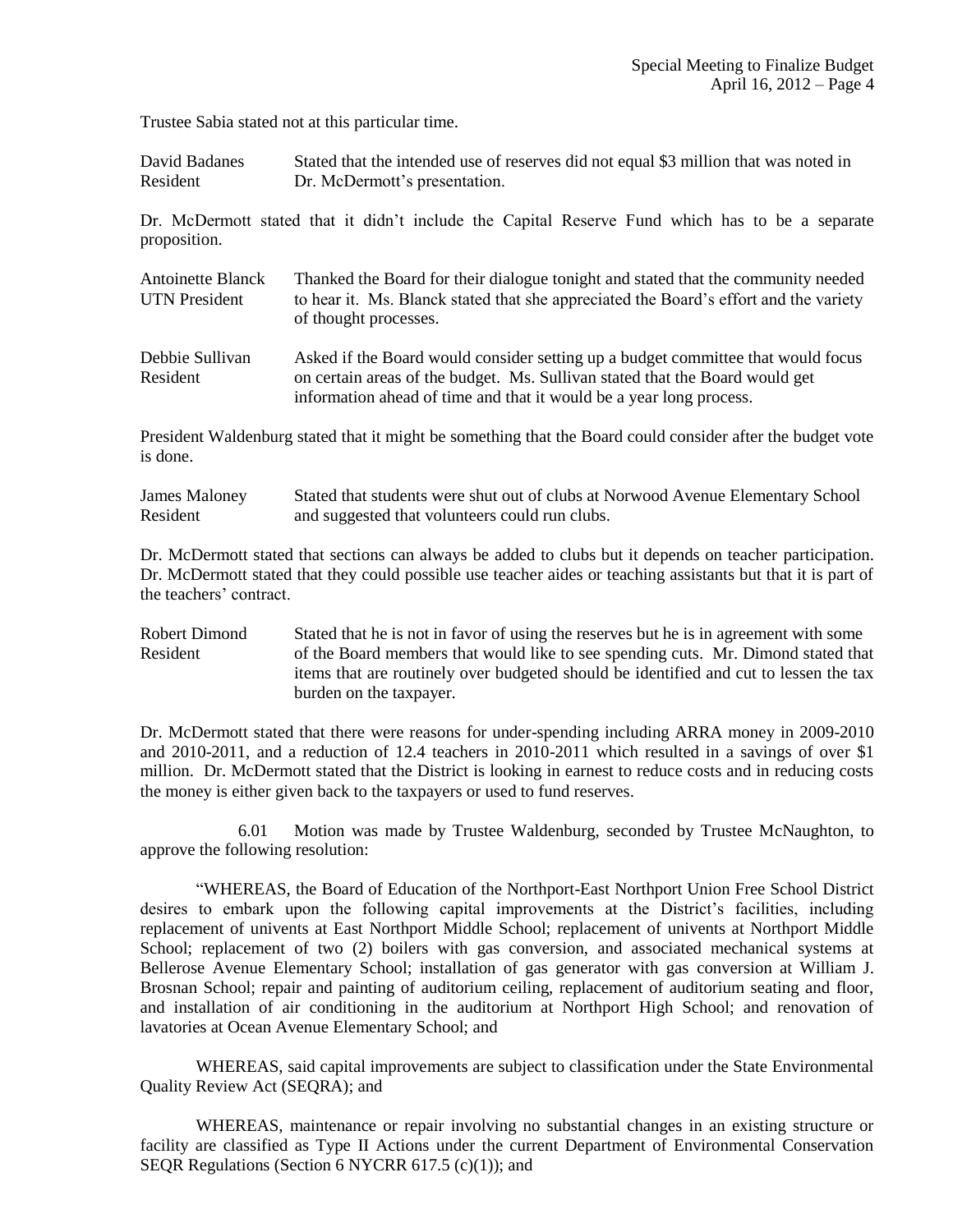WHEREAS, replacement, rehabilitation or reconstruction of a structure or a facility, in kind, on the same site, including upgrading buildings to meet building or fire codes, unless such action meets or exceeds any of the thresholds in section 617.4 are classified as Type II Actions under the current Department of Environmental Conservation SEQR Regulations (Section 6 NYCRR 617.5 (c)(2)); and

WHEREAS, routine activities such as renovations to, or expansions of existing public school facilities by less than 10,000 square feet are classified as Type II Actions under the current Department of Environmental Conservation SEQR Regulations (Section 6 NYCRR 617.5(c)(8)); and

WHEREAS, the SEQR Regulations declare Type II Actions to be actions that have no significant impact on the environment and require no further review under SEQR; and

WHEREAS, the Board of Education, as the only involved agency, has examined all information related to the capital improvement projects and has determined that the capital improvement projects for replacement of univents at East Northport Middle School; replacement of univents at Northport Middle School; replacement of two (2) boilers with gas conversion, and associated mechanical systems at Bellerose Avenue Elementary School; installation of gas generator with gas conversion at William J. Brosnan School; repair and painting of auditorium ceiling, replacement of auditorium seating and floor, and installation of air conditioning in the auditorium at Northport High School; and renovation of lavatories at Ocean Avenue Elementary School are classified as Type II Actions pursuant to Section  $617.5(c)(1)$ , (2) and (8) of the SEQR Regulations;

NOW, THEREFORE, BE IT RESOLVED, that the Board of Education hereby declares itself lead agency in connection with the requirements of the State Environmental Quality Review Act; and

BE IT FURTHER RESOLVED, that the Board of Education hereby declares that the capital improvements outlined above are Type II Actions, which require no further review under SEQR; and

BE IT FURTHER RESOLVED, that the Board of Education hereby shall forward an official copy of this Resolution to the New York State Education Department together with a copy of the correspondence from the New York State Office of Parks, Recreation and Historic Preservation in connection with its request for approval of the listed project from the New York State Education Department."

Unanimously carried.

## 7. FINALIZATION OF PROPOSITIONS

Motion was made by Trustee Waldenburg, seconded by Trustee McNaughton to approve the following resolution:

"BE IT RESOLVED, that the Annual School District Budget for the 2012-2013 School year in the amount of \$153,941,712 and the necessary taxes therefor be approved"

Vote on Trustee Waldenburg's motion was as follows:

- YES: Ms. Binger, Mrs. Gavin, Mrs. McCue, Mrs. McNaughton, Mr. Rapiejko, Mrs. Thompson, Mrs. Topel, Mr. Waldenburg
- NO: Mr. Sabia

Motion passed.

Motion was made by Trustee Waldenburg, seconded by Trustee McNaughton, to approve the following resolution: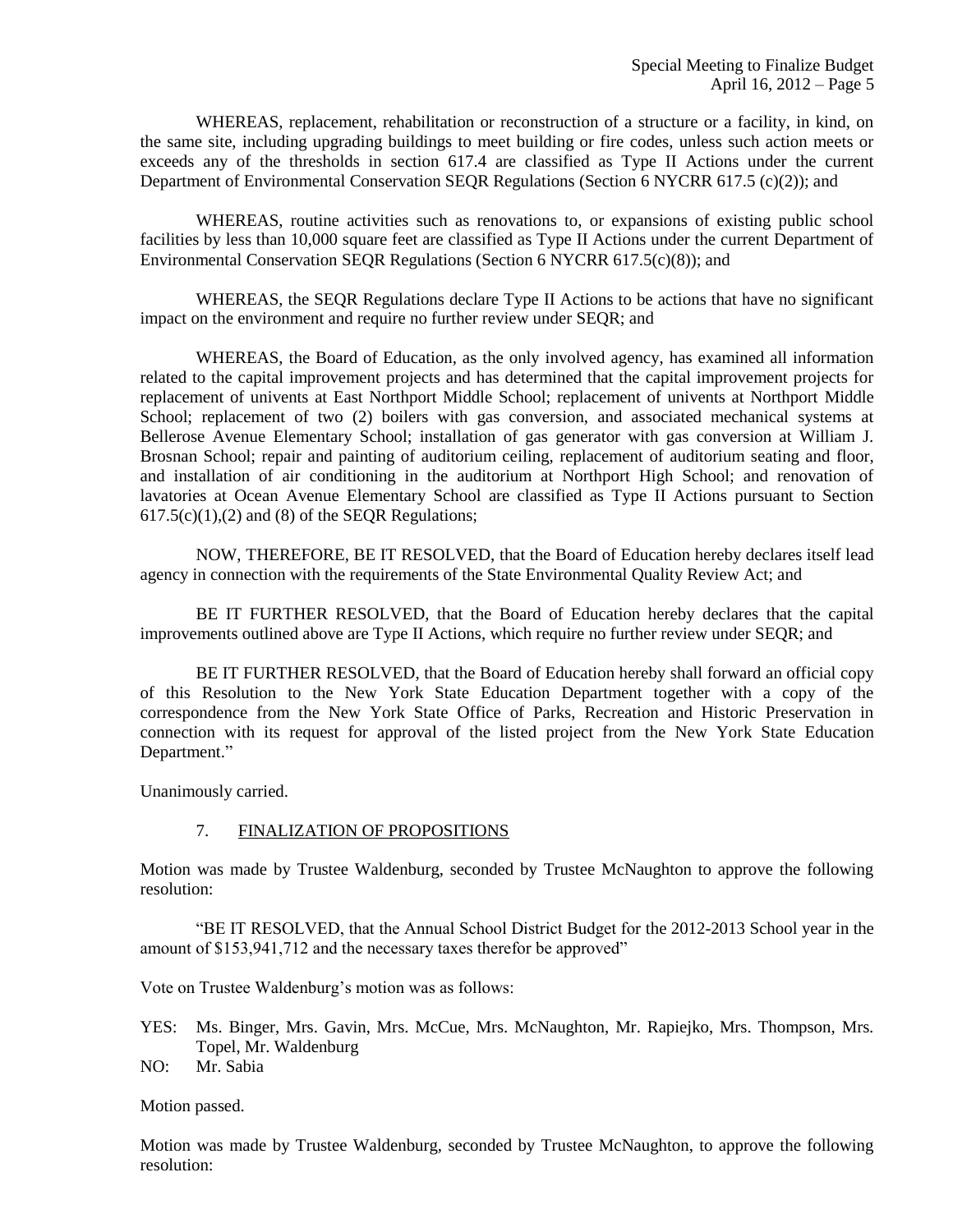"SHALL the Board of Education of the Northport-East Northport Union Free District be authorized to expend a sum not to exceed \$845,000.00 from its two Capital Reserve Funds as follows: \$202,573 from the Capital Reserve Fund established on May 20, 1997 and \$642,427 from the Capital Reserve Fund established on May 20, 2008 for the following purpose(s): replacement of the univents at East Northport Middle School; replacement of the univents at Northport Middle School; and replacement of two (2) boilers with gas conversion, and associated mechanical systems at Bellerose Avenue Elementary School, including all ancillary and incidental work required to be performed. Since the funds to be expended hereunder are from the Capital Reserve Funds, approval of this proposition will not require a tax levy upon the real property of the district."

Unanimously carried.

Motion was made by Trustee McNaughton, seconded by Trustee McCue, to approve all items under 8. and 9., including Supplemental 8.01.2 (Schedule B #3-4)

### 8. SUPERINTENDENT'S REPORT, GENERAL

8.01 Personnel Schedules, each dated April 16, 2012, and each attached and made part of the official minutes:

- 8.01.1 Schedule A Certified Staff
- 8.01.2 Schedule B Non-Instructional Staff (including Supplemental B #3-4)
- 8.01.3 Schedule D Extra Pay
- 8.02 Receiving for a second reading and adopting the following textbooks:

| 8.02.1 | On Core Mathematics 7<br><b>Houghton Mifflin Harcourt</b>          | Math 7, Grade 7                                           |
|--------|--------------------------------------------------------------------|-----------------------------------------------------------|
| 8.02.2 | On Core Mathematics 8<br><b>Houghton Mifflin Harcourt</b>          | Algebra 8, Grade 8                                        |
| 8.02.3 | On Core Mathematics, Algebra 1<br><b>Houghton Mifflin Harcourt</b> | Algebra (Special Education Self<br>Contained) Grade 10-11 |

#### 9. SUPERINTENDENT'S REPORT FINANCIAL

- 9.01 Taking specified action on the following BIDS:
	- 9.01.1 AWARD: Medical Supplies & Equipment
	- 9.01.2 AWARD: Physical Education Supplies & Equipment
	- 9.01.3 AWARD: Athletic Supplies & Equipment
- 9.02 Receiving the following donations to the District:

9.02.1 A TI-84 Plus Calculator from Ms. Carolyn Morganstern, value estimated by the donor to be approximately \$100.00

9.02.2 \$100.00 from Anna and Charles Hernandez and \$50.00 from Frances and Bertram Delmage to the Lt. Christopher Tragna Memorial Scholarship

9.03 Approving transfer of general fund appropriations in the 2011-2012 budget